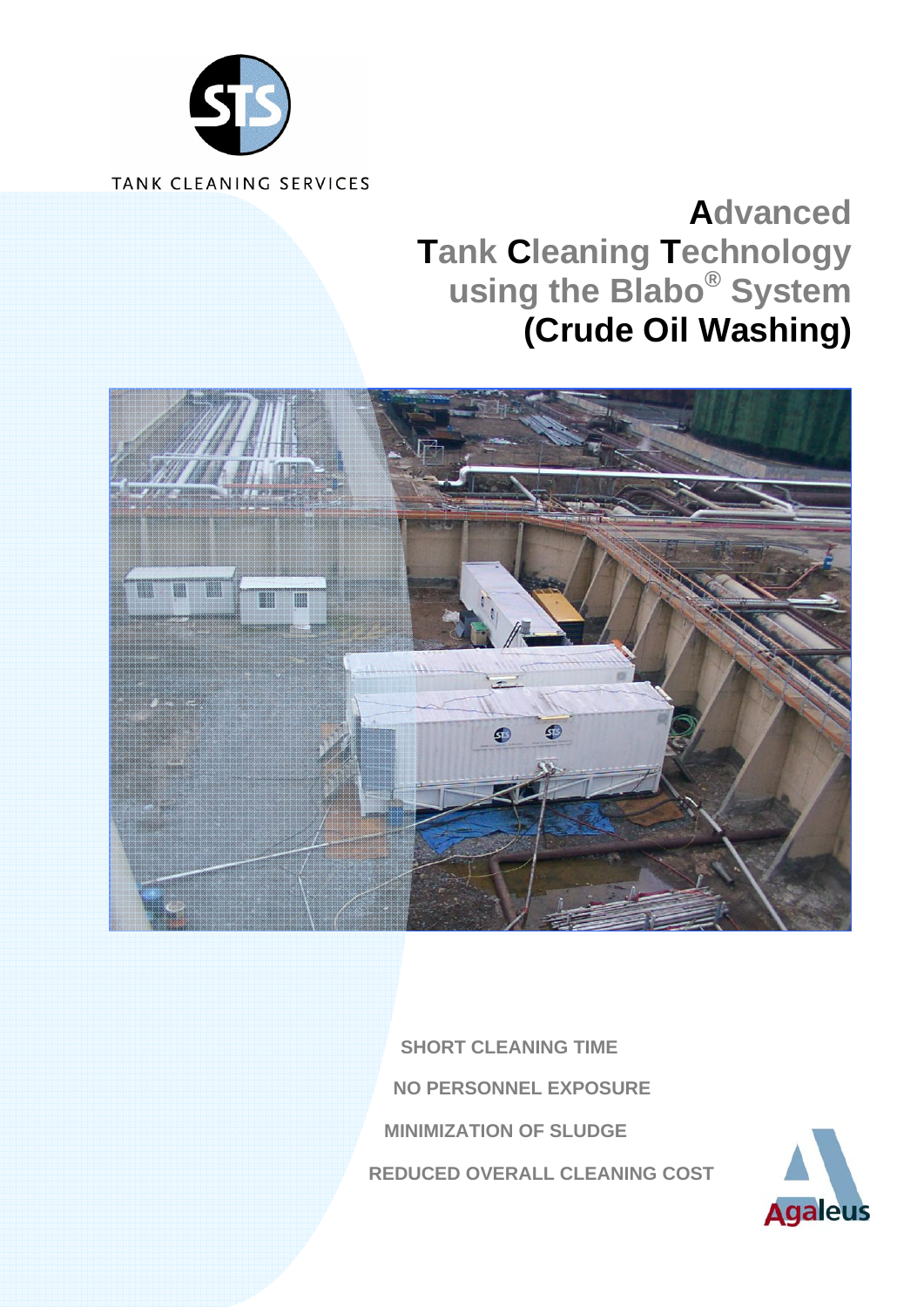# **The Blabo® System used by STS S.A**

The Blabo® process system was developed and patented by ORECO A/S (Denmark), which is specifically geared to the cleaning of large crude and fuel oil tanks. The process system – called BLABO<sup>®</sup> System – is unique in combining automated tank cleaning with simultaneous sludge separation. The process does not require the involvement of manual labour inside the tank and it delivers the cleaned out sludge in its two main components:

#### 9 **Hydrocarbons.**

#### 9 **Solids (inorganic components).**

By means of energy (electricity/steam) only and using light crude oil and the treated sludge itself as the primary cleaning media, the process is capable of removing and separating 100-150 m<sup>3</sup> of sludge/day. The Blabo<sup>®</sup> System adopted by STS consists of two parts and a third one as an optional stage.



The Blabo unit at tank side Inside recirculation module (Blabo I) Inside separation module (Blabo II)

**The first part,** which is placed inside the tank to be cleaned, consists of a number of specially designed Toftejorg tank cleaning machines (SNS).

They are positioned inside the tank through tank openings (manways, bleeder vents etc.) in such a way that all parts of the tank can be reached by jets of treated oil sludge. The SNSs are connected to the second part which is placed outside the tank to be cleaned.

**The second part Blabo I**, the recirculation module, consists of pumps, filters, heat exchangers and hydrocyclons. This part treats and heats the "sludge" so that it can be recirculated back into the tank through the jets.

In this way, more sludge is fluidized and can be pumped out for separation in the third optional part.

**The third optional part Blabo II,** or separation module (heat exchangers, settling tanks and decanter) carry on with the final separation of the different components of the heavy solids sludge. Finally and before the opening of the tank, a very in detail cleaning can be carried out by hot water and biodegradable detergent.

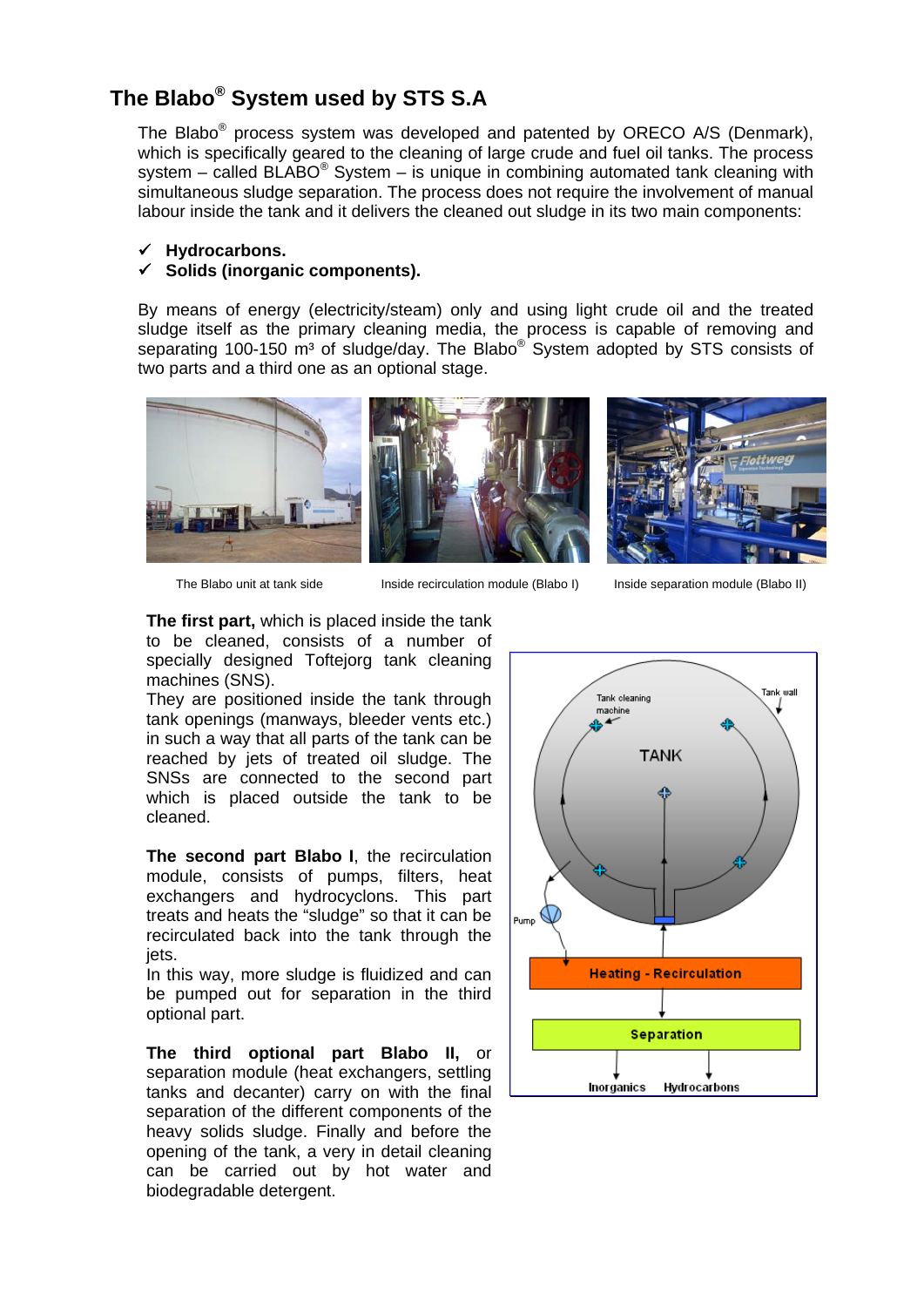# **The Blabo® System Applied to a Floating or Fixed roof Tank**

The tank cleaning machines are hydraulically driven and the liquid jets fluidize the bottom sludge layer, enabling recirculation and processing.





Some of the main features offered by the BLABO® System adopted by STS are:

- No personnel is required inside tanks during cleaning.
- **Maximum recovery of hydrocarbons (more than 95%).**
- **Environmental-friendly process minimizing waste disposal.**
- **Discute Coverall tank cleaning costs reduced.**





SNS. Single Nozzle Sweeper Temporary pipe lines on the floating roof Inorganic solids (separation)